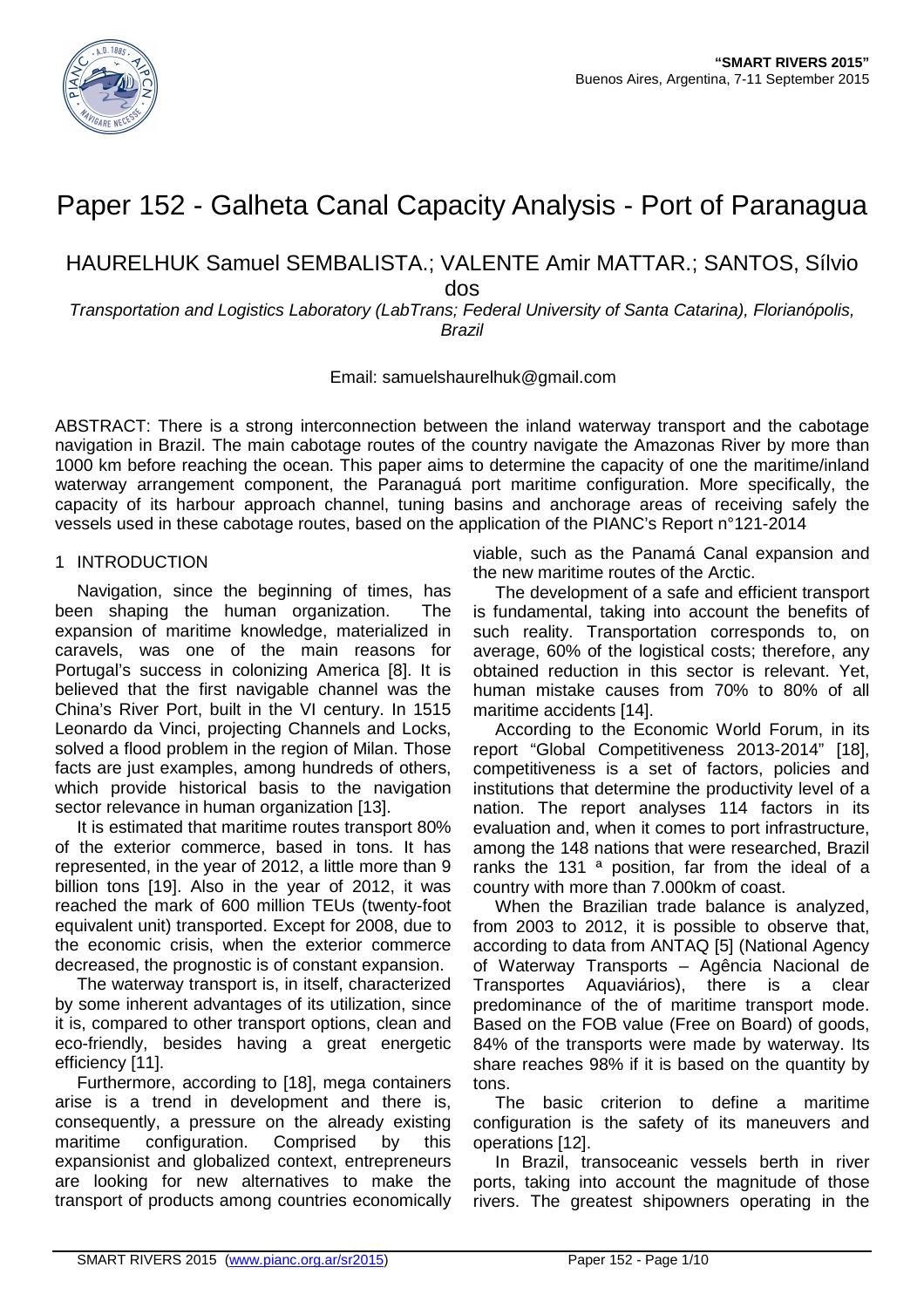

country have lines that go from north to south, being the most outstanding and reliable example the Manaus-Rio Grande route. An ocean going vessel operating the mentioned route navigates Amazonas River for more than 1.000 kilometers before reaching the ocean.

# 2 OBJECTIVES

This paper's goal will be to determine if one of the main components of Brazil's river-maritime relation; Paranagua port harbor approach channel, turning basin and anchorage areas, will be classified as appropriate or inappropriate for safe navigation of the vessels under analysis.

The work begins with the item 3 presenting the adopted calculus methodology, justifying the choice made and commenting about simulation alternatives. In the item 4, main characteristics will be designated as well as environmental aspects and the vessels analyzed. On item 5, the calculations steps are explained and the obtained classification is displayed. At last, on item 6, the final considerations and recommendations are pointed out.

# 3 CALCULATION METHODOLOGY OF THE CAPACITY OF A CHANNEL PROJECT

# 3.1 Process of a Channel Project

As stated in [12], channels are projected in a two steps process: conceptual project and detailed project.

The conceptual project is characterized for being quick and for not involving the utilization of very detailed data. An empirical process determines channel characteristics. It is important because in this phase it is possible to evaluate innumerous scenarios [12].

The detailed project exists to refine, improve and validate the conceptual project that was adopted by means of physical and numerical analysis, with the utilization of simulators. This phase requires a further deepening in the data and in the vast experience of the projectionist in analyzing the results. The aid from the navigation professionals, such as maritime pilots and tug masters, is also necessary [12].

Initially, at conceptual project level, the first step is to adopt one or more design ships that are compatible to determined maritime settings, thus defining the analyzed alternatives. In sequence to this work, it is sought to optimize the navigation aspects, the safety, the environmental and economic aspects, among others, reducing the amount of alternatives that are worth analyzing at the level of a detailed project [12].

# 3.2 Simulation

Nowadays there are two models of simulation, which have distinguished objectives: (a) to simulate the capacity of a Channel by means of berthing maneuvers and its viability referred to navigation safety aspects, or (b) to quantify the maximum traffic in the Channel determining, in conjunction with other analysis, the cargoes movement capacity in the port system.

The objective of this paper requires an analysis of the maneuver simulators.

# 3.2.1 Maneuver simulator

There are two types of maneuver simulator: fasttime and real-time. Both are compound by simulation software, mathematical models of vessels maneuvers, a data bank with the geographical characteristics and analysis tools. The main difference between them is that in the fast-time system an algorithm navigates the vessel and automatically places the tugs. In the real-time model, a human being has the responsibility over the navigation, usually the maritime pilot [12].

The maneuver simulators allow a double application: (a) engineering and research, (b) qualifying and training. It is worth noting, however, that they demand different requirements. For research and engineering, the model must faithfully reproduce the physical behavior of the vessel in order to become a reliable extrapolator and allow the analysis of the maneuver security in a certain vessel in a given environmental condition. In the case of training, it must be reproduced qualitatively, transmitting the impressions, challenges, difficulties that the operator would have inserted in the defined environmental situation in a certain vessel [17].

The mathematical models are more reliable if based on data obtained in real scale. Those can be assessed on tanks and wind tunnels, physical models in scale, and then calibrated through real parameters. Nevertheless, it is possible to produce satisfying results with the utilization of numerical modeling and with models previously used in vessels with similar characteristics [12].

The geographic characteristics depend on the gathering of topographical, bathymetric and hydraulic data from the analyzed place and are very important because they influence directly on the hydrodynamic response of vessels [12].

The fast-time alternative might be sufficient for maneuvers considered simple, without many curves, in virtually rectilinear stretches. Various maneuvers are needed in each considered situation, with the response parameters of operators varying within a certain range that allows a statistical analysis of the data and ensures a significant validity to the results. Nevertheless,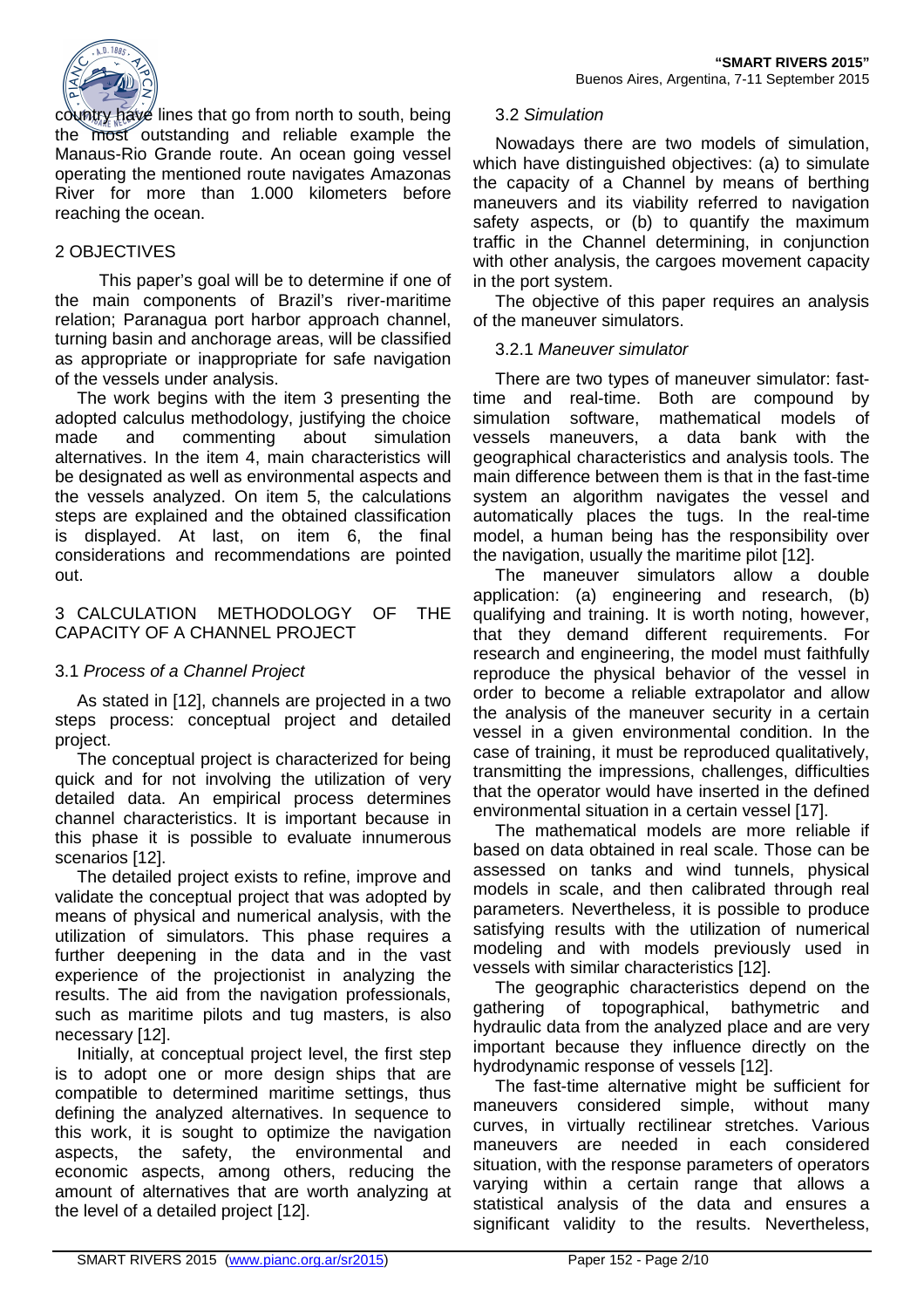

however simple the project of a Channel might be, the berthing maneuver is not trivial when you are very close to the pier, or when making curves in the turning basin. Thus, a real-time simulation dismissal demands extreme caution [12].

The real-time alternative is the most complete and closest to reality. The sophistication level of a real-time simulator varies very much, ranging from a monitor or projector and only a few controls to a simulation in 360° and all of the available controls in a real situation (Full-Mission Bridge). These bridge simulators are even used for qualify navigation professionals in training. The most advanced simulation is indicated for the final definition of the horizontal dimensions of the Channel and for the proper placement of navigation aids. Undoubtedly, experienced professionals and local connoisseurs, who are the maritime pilots and tug masters, in order to get a really reasoned and knowledgeable opinion, should perform its operation. Only their participation in the real-time simulation provides the guarantee of human factors and error margins inclusion [12].

## 3.3 Methodology

The methodology here adopted is the Deterministic Verification, in conceptual terms due to the nature of the available data and the resources availability, proposed by PIANC. According to it, the maritime configuration will be determined based on calculations where wave conditions, channel bottom, vessel type, among many other characteristics are variables. The results will make possible to determine if the vessel type that was studied navigates safely through that maritime configuration element. The author did not have enough resources to fund a fast-time simulation and therefore could not accomplish it.

#### 4 CASE STUDY

# 4.1 Overall Characteristics

The Galheta Channel, that gives access to the Paranaguá Port, is located in the state of Paraná, in the city of Paranaguá. Paranagua port moved 41.9 million tons in 2013, representing 4.5% of the total amount moved in the country's ports. The aforementioned movement means an increase of 3.6% compared to 2012 [4]. The demand forecast for the year 2030 quantifies the total movement of almost 81 million tons, an increase of almost 100% on the current amount [15].

# 4.1.1 Approach Channel

Millions of tons movement increase allows inferring an increase trend of berthing's and vessel transit through the ports maritime configuration. In

the year of 2012, 2.525 berth maneuvers were made in the port and it is estimated that 5.873 will be made in 2030 [15].

A vessel type oriented analysis of the berthing maneuvers indicates the predominance of volume carriers. For the 2030 demand forecast, considering the 16 types of cargoes projected by the Master Plan of 2012, the Port will be accountable for 3.209 berthings of volume carrier vessels and 2.664 berthings of weight carrier vessels. Paranagua Port Authority (APPA) subdivided Galheta Channel in 3 sections:

# 4.1.1.1 Section Alpha

It is the outermost part of the channel, with an extension of 8.635 meters and 200 meters width throughout its entire extent. It goes through the bank of Galheta, which has the natural depth of about 5 meters. It is the only not sheltered section. It lies between the luminous buoys 1/2 and 9/10 and is almost rectilinear, with only one curvature with a very high radius [15]. It has a project depth of 15 meters [20].



Figure 1: Section Alfa. From Paranaguá port Master Plan (2013).

The section houses the only stretch not considered a two-way stretch throughout Galheta Channel according to Maritime Traffic and Permanence in Paranaguá and Antonina Ports Norm [2], in its Chapter 7 – PROCEDIMENTOS DE MANOBRAS, item 7.1.4.

# 4.1.1.2 Section Bravo 1 and 2

The sections following Alpha are the Bravo 1 and Bravo 2. About Bravo 1, it can be affirmed that it is 6.075 meters long, 13,5 meters deep and 200 meters wide throughout its entire extension. It is considered a semi-sheltered area. It lies between the buoys 9/10 and 15/16 and is completely rectilinear [15].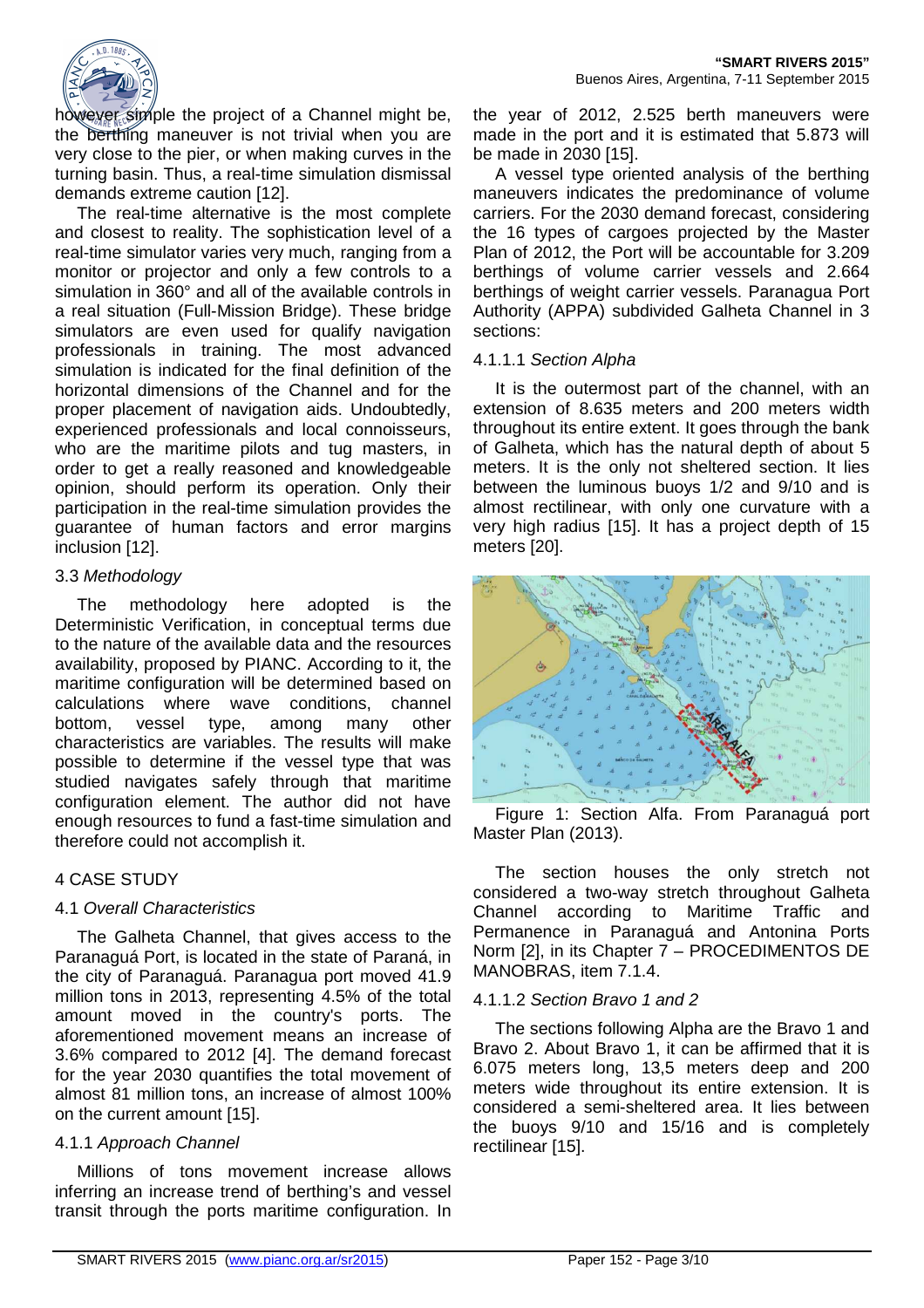

Figure 2: Sections Bravo 1 and 2. From Paranaguá port Master Plan (2013).

The Bravo 2 section extends for 14.471 meters maintaining a width of 150 meters and a depth of 13,0 meters. It lies between the buoys 15/16 and 30/31 and has three curves, all of them with a radius equal or bigger than 2.000 meters [20]. It's completely inserted in a sheltered area [15]. The first curve is considered the most downstream one, the second as intermediary and the third as the most upstream. Between each other, the first and the second curve have a 3.519 meters distance. When it comes to the second and the third curves, the distance is 1.241 meters [20].

# 4.1.2 Turning Basin

Turning basin areas are considered, in Paranaguá port, the entire space placed in front of its quays. The mentioned areas are divided in 3 sections of dimensions ranging from 450 to 550 meters [15]:

# 4.1.2.1 Sections Charlie 1 and 2

Paranagua port public quay places behind sections Charlie 1 and 2. The depths range from 10,0 to 13,0 meters, with a forecast of deepening to 14,5 meters [15][20]. The longitudinal dimension is of approximately 2750 meters and the transversal of 603 meters [20].

# 4.1.2.2 Section Charlie 3

Fospar, Cattalini and the public quays are placed behind section Charlie 3. Its depth is of 12,0 meters with a project of reaching 14,0 meters [15][20]. It has a longitudinal dimension of 2.200 meters and transversal of 343 meters [20].

# 4.1.3 Anchorage area

Paranagua Port has 12 anchorage areas with its utilization coordinated by the Maritime Traffic Norms and Permanence in the Paranagua and Antonina Ports [2].

The depths of each area, obtained from the Nautical Charts 1821 and 1822, provided by CHM (Centre for Marine Hydrography – Centro de

Hidrografia da Marinha) and DHN (Directorate of Hydrography and Navigation – Diretoria de Hidrografia e Navegação) [6] [7], the port plan sent by TCP (Paranagua Container Terminal – Terminal de Contêineres de Paranaguá) [20] and PDZPO (Zoning and Development Port Plan – Plano de Desenvolvimento e Zoneamento) [1], allowed the compilation of the following table:

| Anchorage | Dimensions (m) |              |                  |
|-----------|----------------|--------------|------------------|
| Area      | Transversal    | Longitudinal | <b>Depth</b> (m) |
| 2         | 900            | 2.680        | 6 a 14           |
| 3         | 310            | 830          | 7 a 9            |
| 4         | 770            | 2.100        | 8 a 12           |
| 5         | 550            | 1.800        | 11a14            |
| 6         | 710            | 6.620        | 10 a 19          |
|           | 710            | 1.590        | 10a11            |
| 8         | 660            | 4.300        | 9 a 12           |
| 9         | 730            | 3.170        | 9 a 12           |
| 10        | 530            | 1.670        | 8 a 9            |
| 11        | 760            | 4.570        | 9 a 13           |
| 12        |                |              | 12 a 17          |

Figure 3: Anchorage areas characteristics.

# 4.2 Environmental Characteristics

# 4.2.1. Climate

According to the Department of Agriculture and Supply of the State of Paraná, the local climate regime, based on the Koppen classification, is considered CFA type. This classification means it is subtropical climate; being the average temperature in the coldest month below 18 ° C (mesothermal) and the average temperature in the hottest month above 22 ° C, with hot summers, infrequent frosts and a tendency of rainfall concentration in the summer months. However, there is not a defined dry season.

# 4.2.2. Pluviometry

As suggested by Koppen's classification, the rainiest season is summer, and the least rainy is winter, not having a dry season. In the summer, the greatest daily precipitation is of about 100mm and it can reach peaks of 400mm. The average monthly precipitation is 200,5mm [16].

Regarding air humidity, Paranagua has annual monthly averages of about 12,103 mB<sup>3</sup>. The highest monthly averages occur in the months of June, July and August; and when it comes to the lowest rates, they occur in December, January and February [1].

# 4.2.3. Winds

The winds in the coastal portion of the state of Paraná, which includes Paranagua, have its dynamic set in its action upon the branch of the Atlantic Polar Mass, through the South Atlantic Anticyclone the Migratory Polar Anticyclone (BIGARELLA et al, 1978; Apud, [1]).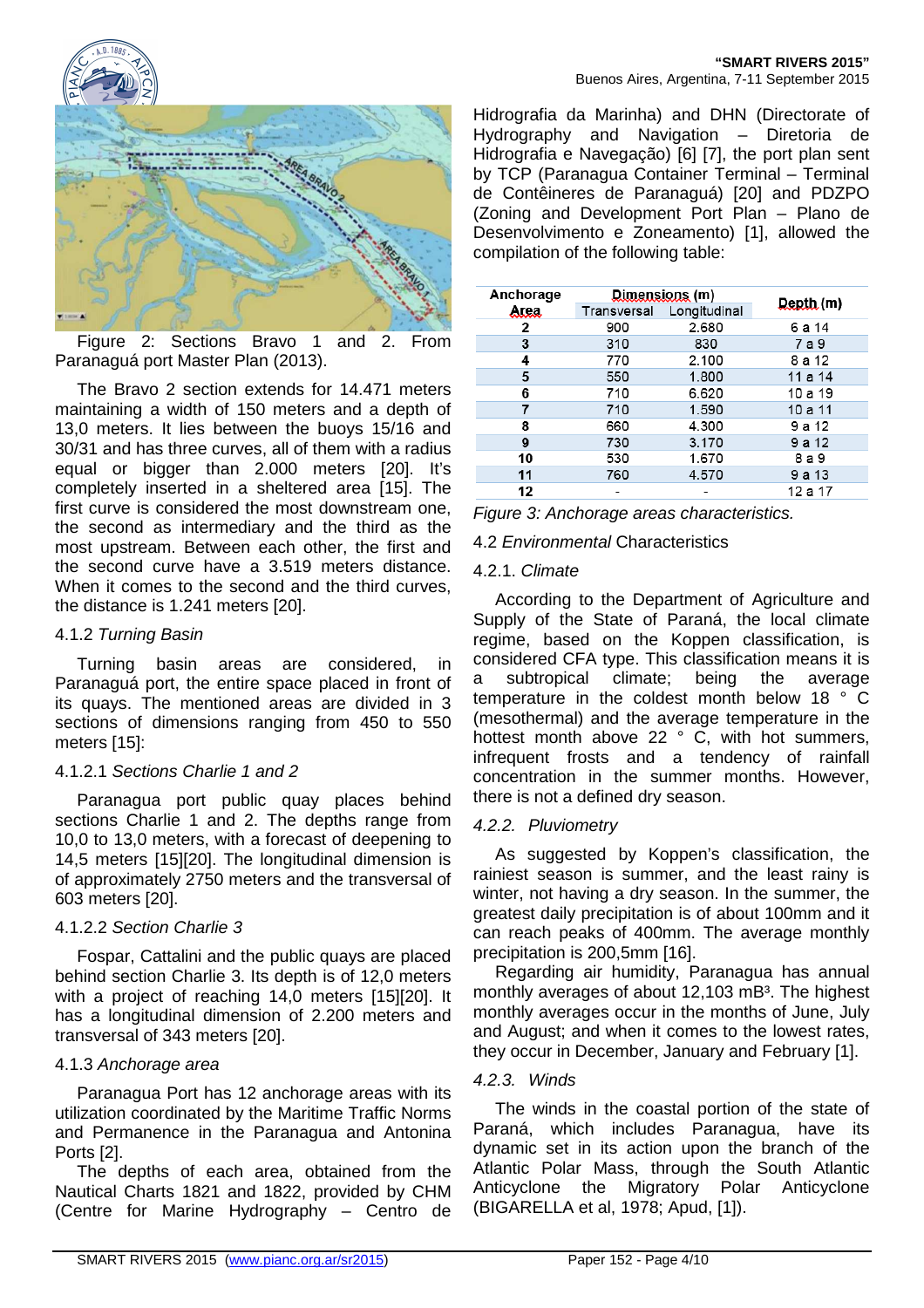

According to the data provided by TCP [20], obtained through a numerical modeling applied to previously collected data for weather forecasts, it's possible to affirm that the predominant wind direction is from northeast (NE) and east-northeast (ENE), with an intensity that does not present any possibility of exceeding 20m/s. Only 22% of registered winds reached 8m/s and less than 3% reached 12m/s.



# 4.2.4. Waves, Tides, Currents and Density

APPA continuously conduct tide height observations through data obtained from automatic tide gauges, which maritime pilots operate, installed in Galheta Channel, Port of Paranagua and Ponta do Félix terminal. By means of these stations, it was possible to observe that the tide in the Galheta Channel region is semi-diurnal with daytime disparities [1].

The tide in the region of Paranagua's Estuarine Complex (CEP) has an average width of 2.2m and a predominantly semi-diurnal within the complex behavior, although there are disparities and nonlinear effects [1].

The wave's regiment, constituted from the collected data, measured by an AWAC (Acoustic Water Current Profiler) and commissioned by TPC, allows affirming that the predominant wave direction is between northeast and a east-northeast, with a height that doesn't surpass 5 meters. The data collection performed by the TCP supports the affirmative from APPA and the information contained in the Maritime Traffic Norms. This data collection was held on 8 stations, which are distributed throughout the studied region and it was mathematically extrapolated to the other regions. Less than 4% of the waves height exceeds 2.5 meters.

According to [1], through the publication of the PDZPO, and through the data provided by the TCP [20], it can be stated that the currents in the channel do not exceed 2.6 knots, except in rare occasions.



Figure 5: Wave rose. From TCP.

# 4.2.5 Geotechnical Condition of the Soil and **Siltation**

Terrigenous grain compose 95% of the Galheta Channel bottom, being that fine sand is the average granulometric fraction [3].

 The sedimentary stream that moves along the Paraná coast is divided into two main streams, internal and external. Both have a sedimentation rate, which ranges around 20.000m<sup>3</sup> / month [1].

The following figure illustrates a siltation monitoring in Galheta Channel from August 2009 until December 2010.



Figure 6: Siltation. From Gustavo Martins.

# 4.3 Vessel Type

The forecast of demand for berthings at the port of Paranagua, contained in the port Master Plan published in 2013, and the fluvial-maritime integration that exists in Brazil both suggest the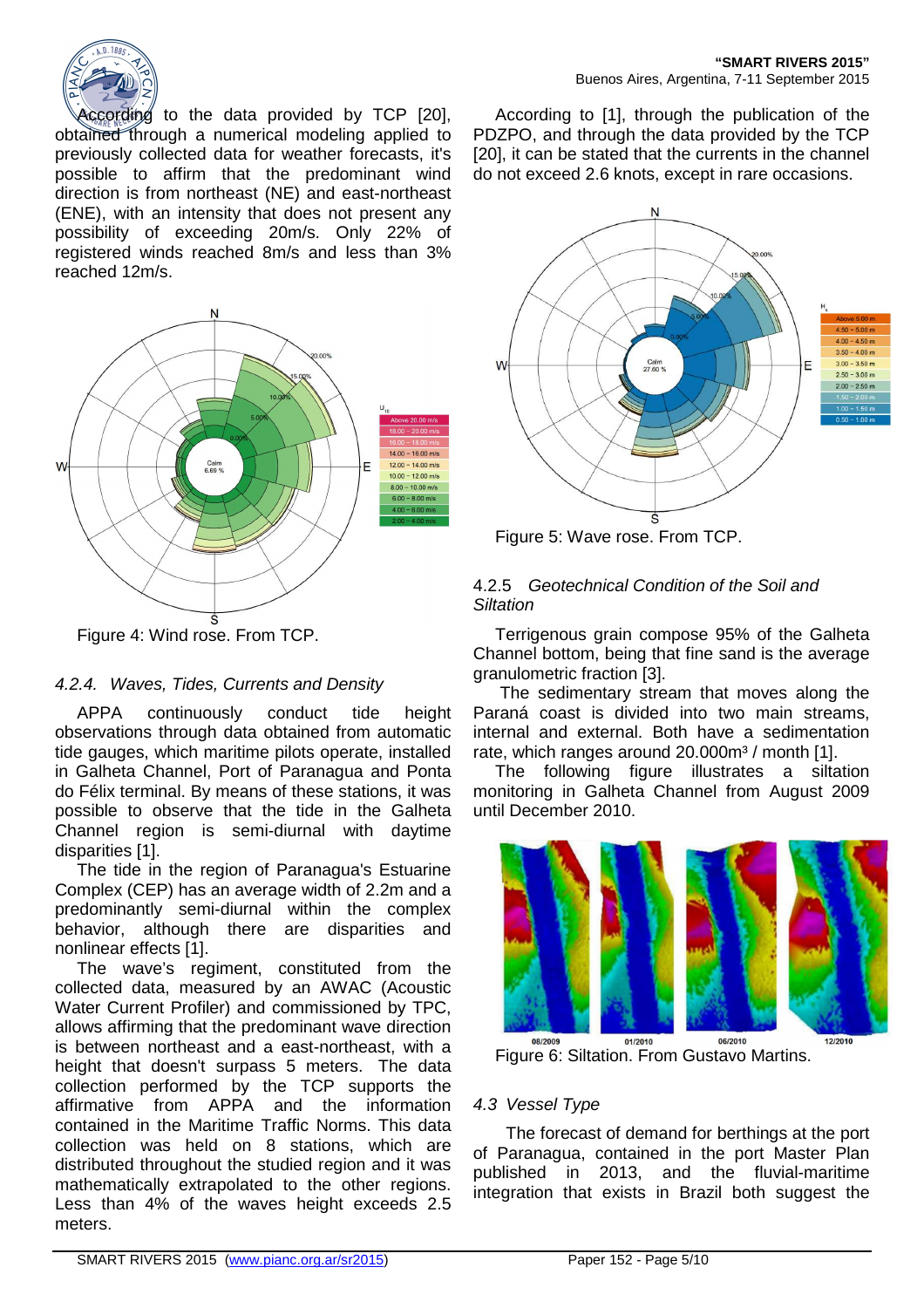

analysis of  $\alpha$  volume carrier vessel, which will be represented by a container vessel.

The volume carrier vessel with the biggest dimensions that currently navigates the channel (VC1), according to TCP, has the characteristics informed in the following table. Given that the aim is to assess the current fluvial-maritime interconnection in the country, materialized by the cabotage routes, the largest vessel engaged in this activity is Bartolomeu Dias, from Aliança. This vessels' (VC2) main characteristic are also available in the image below:

|                 | $L_{oa}$ (m) | $^L$ <i>PP</i> (m) | B(m) | T(m) | $DWT$ (ton) | TEUs   |
|-----------------|--------------|--------------------|------|------|-------------|--------|
| VC <sub>1</sub> | 332.2        | 318.0              | 48.2 | 14.0 | 123.843     | 10.595 |
| VC2             | 255.0        | 242.0              | 37.3 | 12.5 | 57.818      | 4.848  |

Figure 7: Vessel's characteristics.

## 5 CALCULATIONS AND RESULTS

# 5.1 Vertical Dimensions

5.1.1 Harbor Approach Channel Vertical **Dimensions** 

Information obtained from Gustavo Martins [10], a port's maritime pilot, regarding berthing maneuvers allowed the author to adopt the speed range of 10 to 15 knots for both container vessels.

The waves were considered moderate since, during the observation, less than 4% exceeded 2m. Soils' geotechnical characteristic is sandy. Section Bravo 2 was considered an inner channel while Alfa section an outer channel. Section Bravo 1 has influence of both possibilities, being a transition section. Air draught analysis is not necessary since there are no structures above the channel.

There are no exact specifications for Bravo 1 section condition. The values utilized to multiply the vessel's draft calculations were, to maximize safety, the outer channel's interval smaller value. Channel bottom geotechnical condition related, concerning the additional security factor, an average value between the inner and outer channel situations was adopted.

Yet, is necessary to adopt a value to the factor  $(F_K$ ), which will be 0,76 for both vessels. Since the conceptual project is naturally conservative, the use of a bigger value would make the results excessively high. The roll angle considered was 2º.

The resulting depths for each Galheta channel section are:

| $h_{CD}$ |        | Section |         |
|----------|--------|---------|---------|
| (m)      | Alfa   | Bravo 1 | Bravo 2 |
| VC1      | 19,34m | 17.89m  | 16.74m  |
| VC2      | 17.24m | 15,94m  | 14,89m  |
|          |        |         |         |

Figure 8: Approach channel depths.

Based on the results displayed above compared with each section's current depth it can be said that sections Alpha, Bravo 1 and 2 are not in conformity.

#### 5.1.2. Anchorage area vertical dimension

Its recommended for anchorage areas to have 1,1  $T$  of depth. The resulting depth for each vessel is:

|                    | VC1. | VC <sub>2</sub> |
|--------------------|------|-----------------|
| Depth $(h_{CD})$ m | 15.4 | 13,75           |

Figure 9: Vessels.

Which implies nearly all anchorage areas are inadequate for the vessels in question.

#### 5.1.3. Turning Basin Vertical Dimension

All turning basins, Chalie 1, 2 and 3, should have the conducting harbor approach channel's depth, therefore, Bravo 2 depth.

Therefore, no turning basin is considerate adequate.

## 5.2. Vertical Dimensions

5.2.1. Harbour Approach Channel Horizontal **Dimensions** 

#### 5.2.1.1. Galheta Approach Channel width

Initially, the basic maneuver lane is determined  $(W_{BM})$ . Its dimension depends on the ships beam  $(B)$ . Both vessels maneuverability were considered moderate resulting in the following dimensions for each channel section:

| $W_{BM}$        | Section |         |         |
|-----------------|---------|---------|---------|
| (m)             | Alfa    | Bravo 1 | Bravo 2 |
| VC <sub>1</sub> | 72,3    | 72.3    | 72.3    |
| VC2             | 56.6    | 56.6    | 56.6    |

Figure 10: Basic maneuver lane.

Related to vessel's speed, it was considered between 8 to 12 knots for both vessels due to maritime pilot Gustavo Martins considerations [10].

Prevailing cross wind category was considered mild. As for cross currents, low category was adopted. Bravo 1 section had its situation contemplated assuming a medium value between internal and external recommendations. The prevailing longitudinal currents were considered moderate.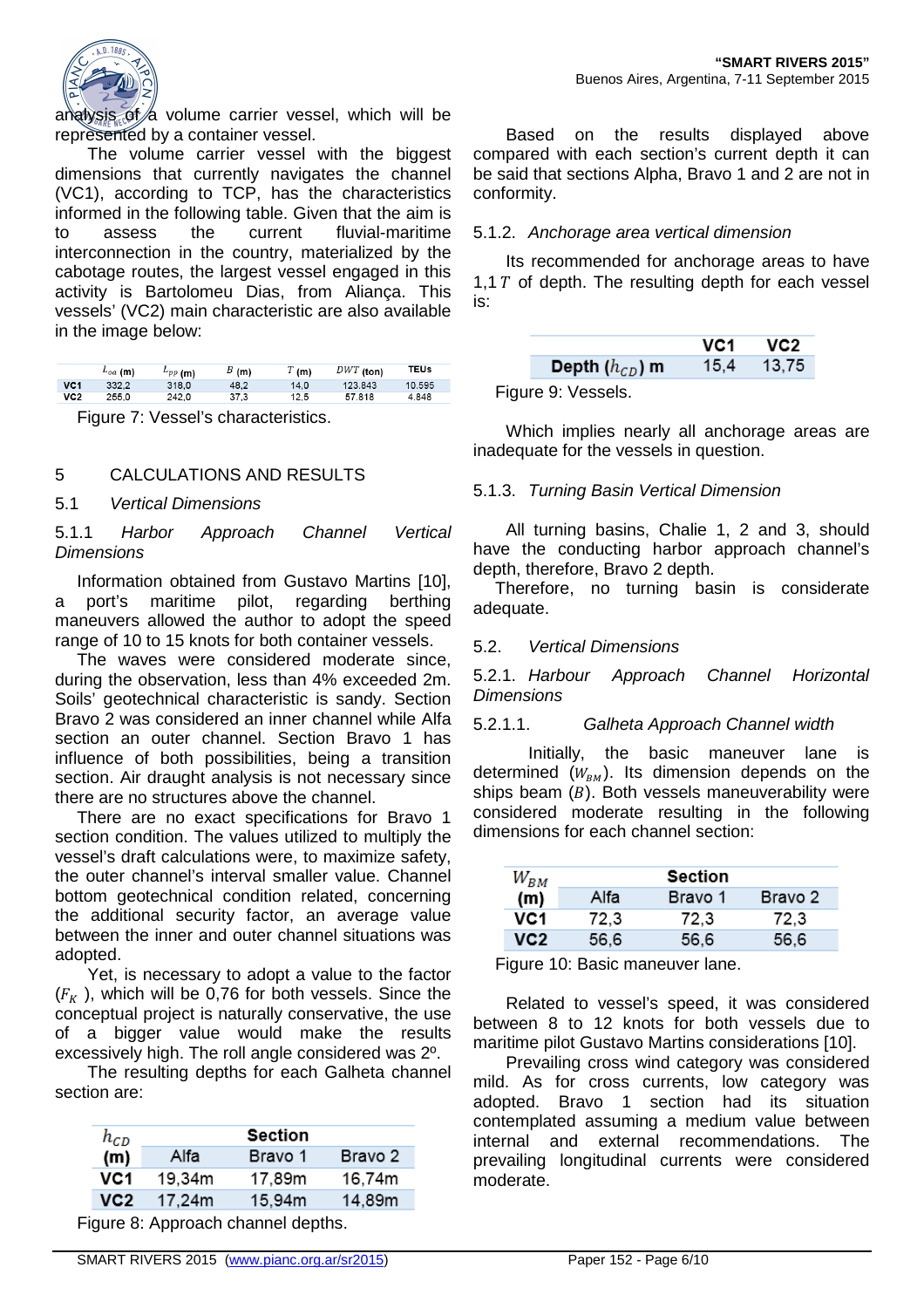

Beam and stern quartering wave height was considered moderate. For Bravo 1 section, a value of 0,2 beams  $(B)$  was considered.

Since there are DGPS, paired lighted buoys with radar reflectors and lighted leading lines the aids to navigation were considered good. They do not fit in the excellent condition because there is no VTMIS.

The depth draft ratio  $\binom{h}{T}$  is lower than 1,5 for all considered vessels. The bottom was considered smooth and soft. Ratios lower than 1,0 suggest the hull hitting the bottom. However, the dimensions considered were always in favor of security, and the conditions are the least favorable. Yet, there are possible navigation windows due to tidal differences that could allow the operation of the chosen vessels. For Bravo 1 section a multiplying factor of 0,3 beams was considered, a medium value between internal and external condition.

The last item was not considered since any of the vessels analyzed in this study carry high cargo hazards.

Further, widths regarding red  $(W_{BR})$  and green  $(W_{BC})$  sides were evaluated. The channel edges were considered sloping given a 1:4 ratio.

In Bravo 1 and 2 sections, which allow two-way traffic, it is important to consider the term width for passing distance  $(W<sub>p</sub>)$ . For Bravo 1 section a medium value between internal and external conditions of 1,5 was considered.

Additional dimension regarding large tidal range does not apply for Galheta Channel.

Resulting widths are available in the figure below:

| W   | Section |         |         |
|-----|---------|---------|---------|
| (m) | Alfa    | Bravo 1 | Bravo 2 |
| VC1 | 171.11  | 329.00  | 318,12  |
| VC2 | 148,77  | 287.27  | 278,88  |
|     |         |         |         |

Figure 11: Resulting widths.

Alfa section is considered adequate and Bravo 1 and 2 are not.

# 5.2.1.2. Curves and alignment

The three existing curves in Bravo 2 section are geared to the same direction; therefore, need 3 considered vessel's length overalls  $(L_{oa})$  between them. The following figure gives the resulting lengths:

|     | <b>Straight section</b><br>minimum length<br>(m) |  |
|-----|--------------------------------------------------|--|
| VC1 | 996,6                                            |  |
| VC2 | 765,0                                            |  |
|     |                                                  |  |

Figure 12: Minimum length between straight sections.

Considering the above shown results, the two straight sections between the three existing curves are considered adequate.

The minimum adequate curve radius for VC1 and VC2 are 7 length overalls  $(L_{oa})$ . Therefore:

|     | <b>Curves minimum</b><br>radius (m) |  |
|-----|-------------------------------------|--|
| VC1 | 2325,4                              |  |
| VC2 | 1785.0                              |  |

Figure 13: Curves minimum radius.

Besides that the curve radius is bigger than 2.000 meters, there is no further information. In any case, they are certainly adequate for vessel VC2.

## 5.2.2. Anchorage Area Horizontal Dimension

The anchorage area horizontal dimension is defined by the addition of six parcels. The first correlates directly to the considered vessel, dispensing explanations.

Paranagua port Anchorage areas, except number 12, were considered well protected. Since the time staying to berth varies, a medium value of 3,5 high tide depths was considered. Area 12 is external and the worse conditions applied, being considered 6 high tide depths.

The additional safety margin adopted was 25% of the length overall.

Soil geotechnical conditions were considered good for anchoring being possible to fit that portion in 0m condition.

The last parcel was defined as 10% of the lengths overall for the two evaluated vessels.

Results obtained for the vessels characteristics  $(L<sub>c</sub>)$ , available in the following figure considered the deepest value of the displayed in the figure that contained anchorage area dimensions. Horizontal dimensions per vessel and per anchorage area are also available.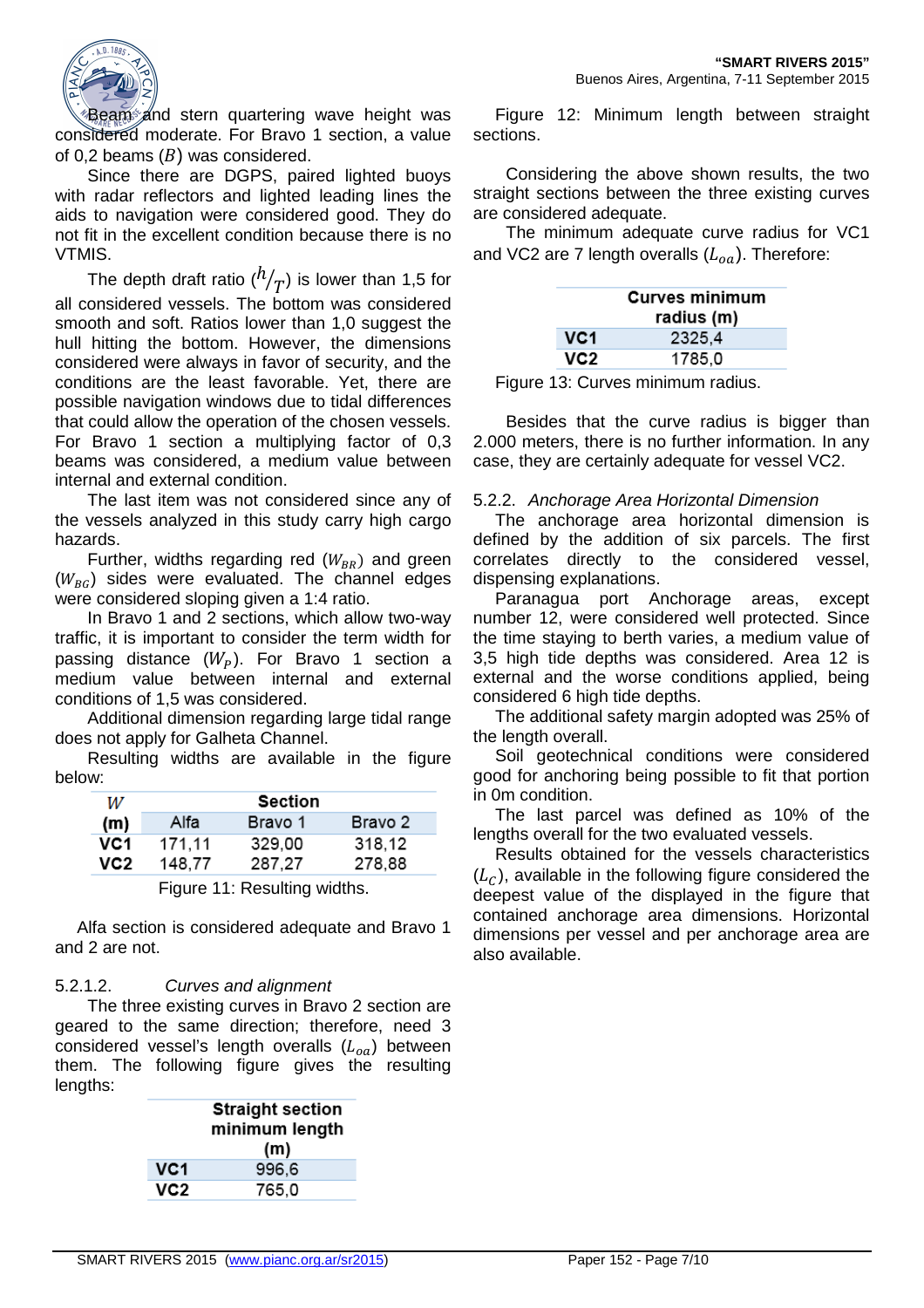

| $W = V$ | $\rightarrow$ $\prime$ $\cdot$ $\prime\prime$ |                  |               |
|---------|-----------------------------------------------|------------------|---------------|
| АΑ      | $L_c$ (m)                                     |                  | HD (m)        |
|         |                                               | VC1              | VC2           |
| 2       | 49,0                                          | 497,47           | 382,67        |
| 3       | 31,5                                          | 479,97           | 369,20        |
| 4       | 42,0                                          | 497,47           | 382,67        |
| 5       | 49,0                                          | 497,47           | 382,67        |
| 6       | 66,5                                          | 514,97           | 396,20        |
| 7       | 38,5                                          | 486,97           | 374,20        |
| 8       | 42,0                                          | 490,47           | 377,67        |
| 9       | 42,0                                          | 490,47           | 377,67        |
| 10      | 31,5                                          | 479,97           | 369,20        |
| 11      | 45,5                                          | 493,97           | 379,20        |
| 12      | 102                                           | 550,47           | 423,67        |
|         | <b>Figures</b><br><i>AA</i> .                 | $0$ and over $0$ | المعمد داسمها |

Figure 14: Anchorage area horizontal dimensions.

Comparing the results obtained and presented in the figure above with the existing dimensions it is possible to assert there is partial conformity.

# 5.2.3. Turning Basin Horizontal Dimension

Chalie 1, 2 and 3 nominal diameter can be considered of 2 length overalls  $(L_{oa})$  since there is no special treatment demanding characteristic and Paranagua port has tugs to aid the maneuvers.

Therefore:

| Vessel | Charlie 1, 2 e 3 minimum<br>nominal diameter (m) |  |
|--------|--------------------------------------------------|--|
| VC1    | 664.4                                            |  |
| VC2    | 510.0                                            |  |

Figure 5: Turning basin horizontal dimensions.

The longitudinal dimensions are adequate for both vessels; however, the transversals are not. Since the two dimensions need to be in accordance, the turning basins are considered inadequate.

#### 6 CONCLUSION

#### 6.1. Final Considerations

The results obtained by this study enable comments and further studies suggestion.

Based on maritime and port professional comments, and also previously done academic research, the investments shortage on the sector repercussions until today. Simple indispensable environmental data are missing for many ports in the country, situation that implicates on the adoption of less secure and efficient maritime configurations. In addition, there is a lack of professionals and research centers dedicated to this subject.

Paranagua port maritime configuration evaluated in conceptual design guidance was considered adequate in rare occasions even for the smallest considered vessel. Detailed design evaluations would most probably approve the maneuvers since

they already happen frequently and there is no registration of incidents. Anyway, this study allows inferring that maritime professionals, pilots and tug masters, working in the area perform an excellent job due to the fact that they do not fail even when the most respected and up to date guideline available suggest higher dimensions for a safe condition.

## 6.2. RECOMMENDATIONS

The author supports PIANC recommendations with the following considerations.

Vessels selected in this work were chosen based on suggestions received from port, more specifically TCP, and maritime, pilot Gustavo Martins, professionals. However, a broader evaluation including a full hinterland economic analysis, different port terminals and shipowners consultation, among other possible actions could have pointed the consideration of more ships and situations. Since that is exactly what this stage of the work is designed for, deepening the deterministic process is recommended.

Possessing the calculations available on this work together with the ones resulted from the deepening effort, fast-time simulation is endorsed to reduce the number of possibilities before proceeding to detailed project stage.

Lastly, head on to the detailed project stage, that demands complete evaluation of each maritime configuration intervener aspect. Real-time simulation is highly recommended at this stage to insert practical experience and the human factor in the project. This complete process not only achieves the main maritime configuration design goal, which is the safe navigation of vessels, but also indicates what is the best economic, commercial, environmental, social alternative.

Based on the results obtained so far, Galheta Channel deepening and widening, Anchorage Area and Turning Basin transversal dimension extension together with its deepening are recommended interventions. Notwithstanding, specific comments apply.

Operational solutions could be discussed for the Anchorage Areas since a direct berthing could occur. Considering its horizontal dimension, this work considered vessels dropping just one anchor ahead, thus multiplying the need for space. The drop of one bow anchor a and one stern anchor could reduce the need for space and consequently reassess the recommendation of a costly intervention.

Pier 217, located ports downstream and next to Surdinho Canal, could have its maneuvers greatly facilitated if Palangana and Surdinho rocks were demolished. Besides increasing safety margins, that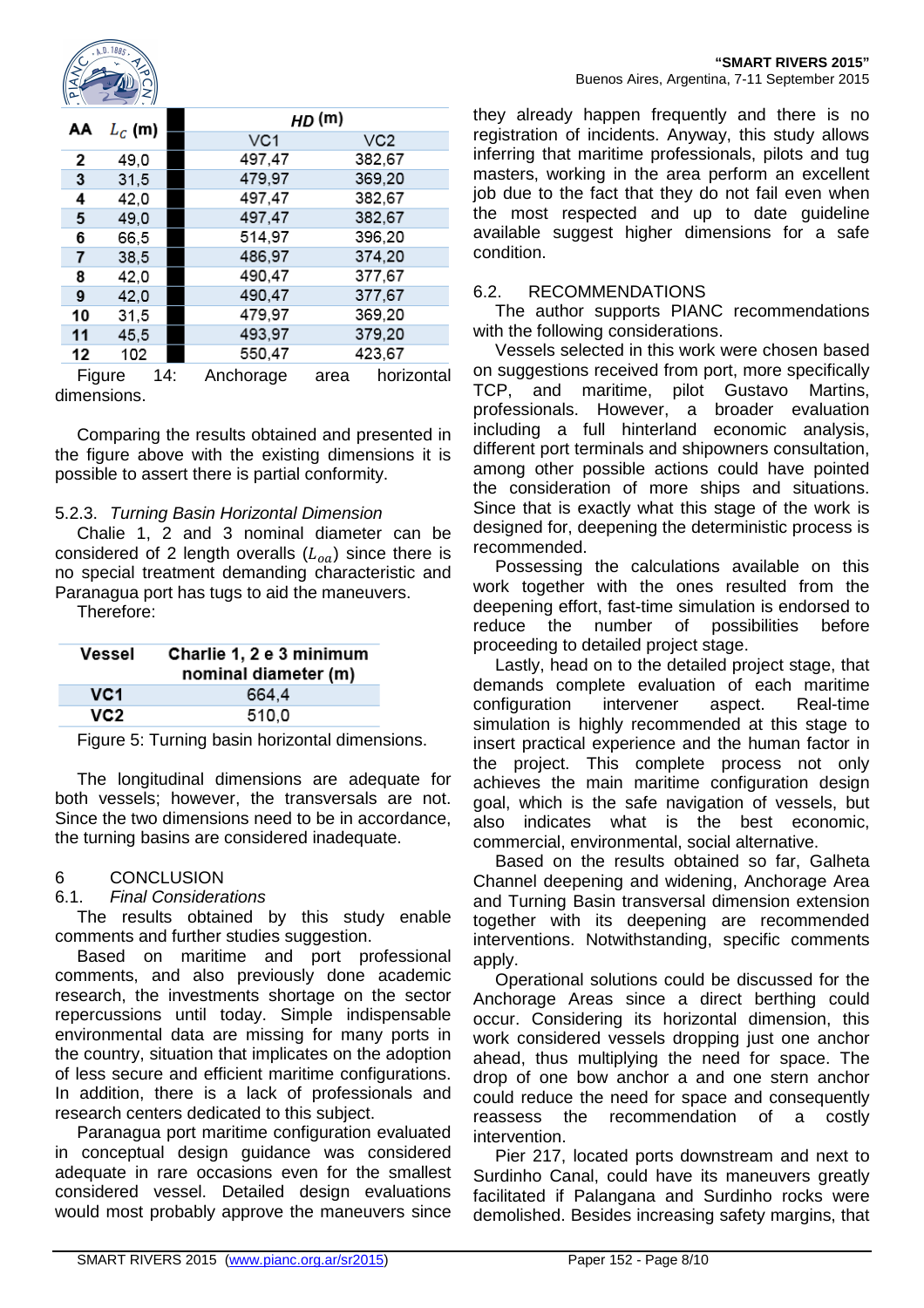

work would enhance harbor approach channel flow capacity, being also a recommended intervention.